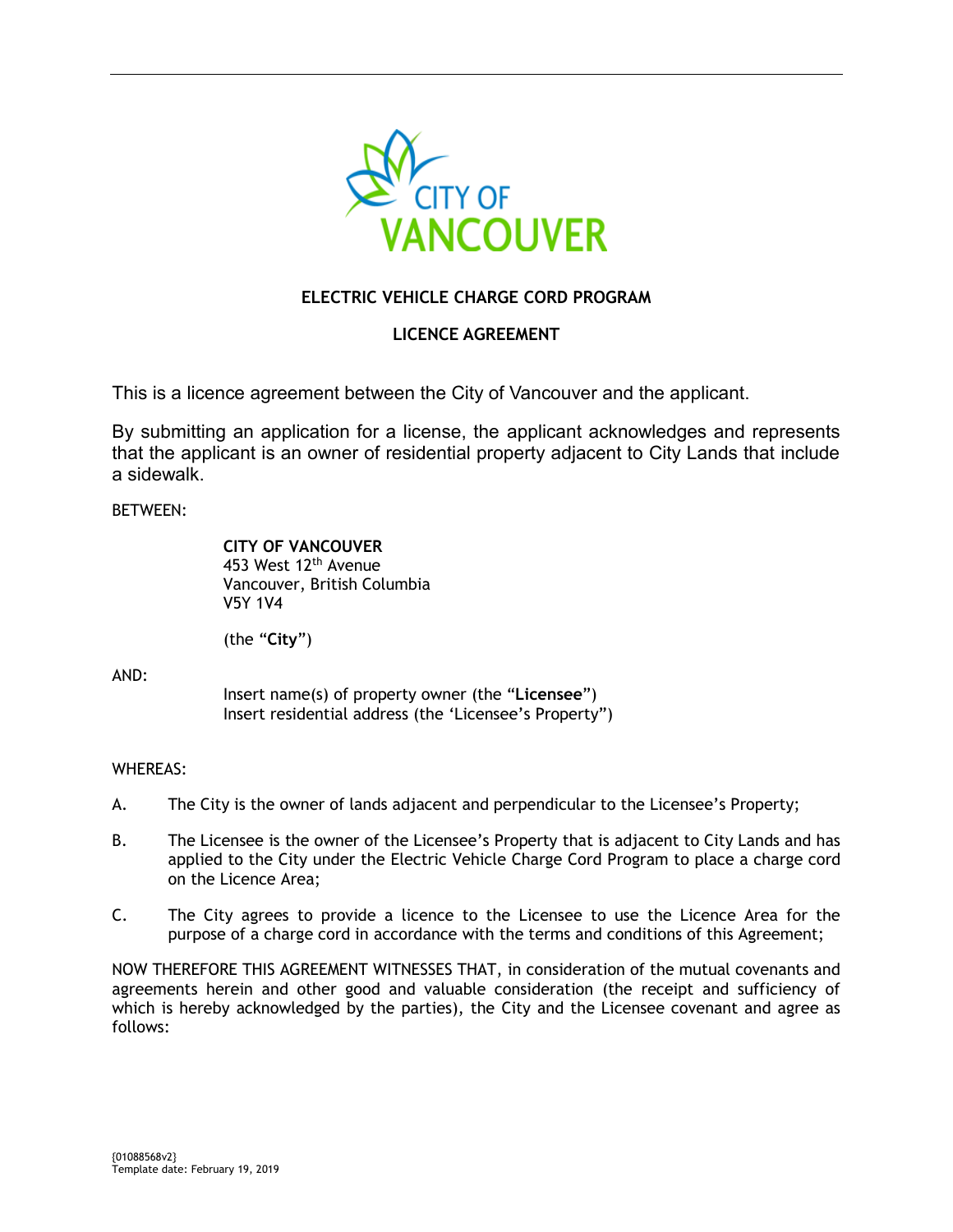### 1. **Definitions**:

- (a) "**City Engineer**" means the person appointed as City Engineer under section 288 of the Vancouver Charter (this definition does not appear anywhere else);
- (b) "**City Lands**" means the lands dedicated as road allowance that include a sidewalk that are adjacent to the Licensee's Property, and includes the Licence Area;
- (c) "**Electric Vehicle Charge Cord Program**" or "**Program**" means the **Electric Vehicle Charge Cord Program** as described on the City's website at this link: http://vancouver.ca/ev, and which may change from time to time at the City's discretion;
- (d) "**Charge Cord**" means the electric charge cord (together with all ancillary equipment) the Licensee is to place on the License Area in accordance with this Agreement;
- (e) "**Licence Area**" means the City Lands that are adjacent and perpendicular to the Licensee's Property ;
- (f) "**Permitted Use**" means the installation, operation, use, maintenance, and repair of the charge cord as contemplated by the Program and in accordance with this Agreement, including Schedule "A";

### 2. **Grant of Licence**.

- (a) **Grant**. Subject to the terms of this Agreement, the City hereby grants to the Licensee for the Term, a non-exclusive licence to use the Licence Area for the Permitted Use.
- (b) **Nature of Interest**. This Agreement does not create any interest in land in the City Lands or any part thereof and will not be registered on title thereto.
- (c) This Agreement and the licence granted are personal to the Licensee.
- (d) **Licence Fee**. Licensee agrees to pay the City an annual licence fee of \$5.00 (the "**Licence Fee**"), in advance, for the use of the Licence Area and City Lands as provided for herein, the Licence Fee for the Term
- (e) **Eligibility of Licensee**. Licensee must be the owner of the Licensee's Property.

## 3. **Permitted Use**.

- (a) **Licensee's Use**. The Licensee will use the Licence Area and the City Lands only for the Permitted Use, and no other purpose whatsoever, at no cost to the City and strictly in accordance with this Agreement and all other City By-laws.
- (b) **Permitted Users.** Only the Licensee and residents of the Licensee's Property may use the Licence Area for the Permitted Use. The Licensee shall not cause, permit or allow any other persons to install a charge cord in the Licence Area.
- (c) **Licensee to pay for charge cord and all Operating Costs**. The Licensee shall be responsible for all costs and expenses related to the installation, operation and removal of the charge cord and cover, including the cost of the charge cord,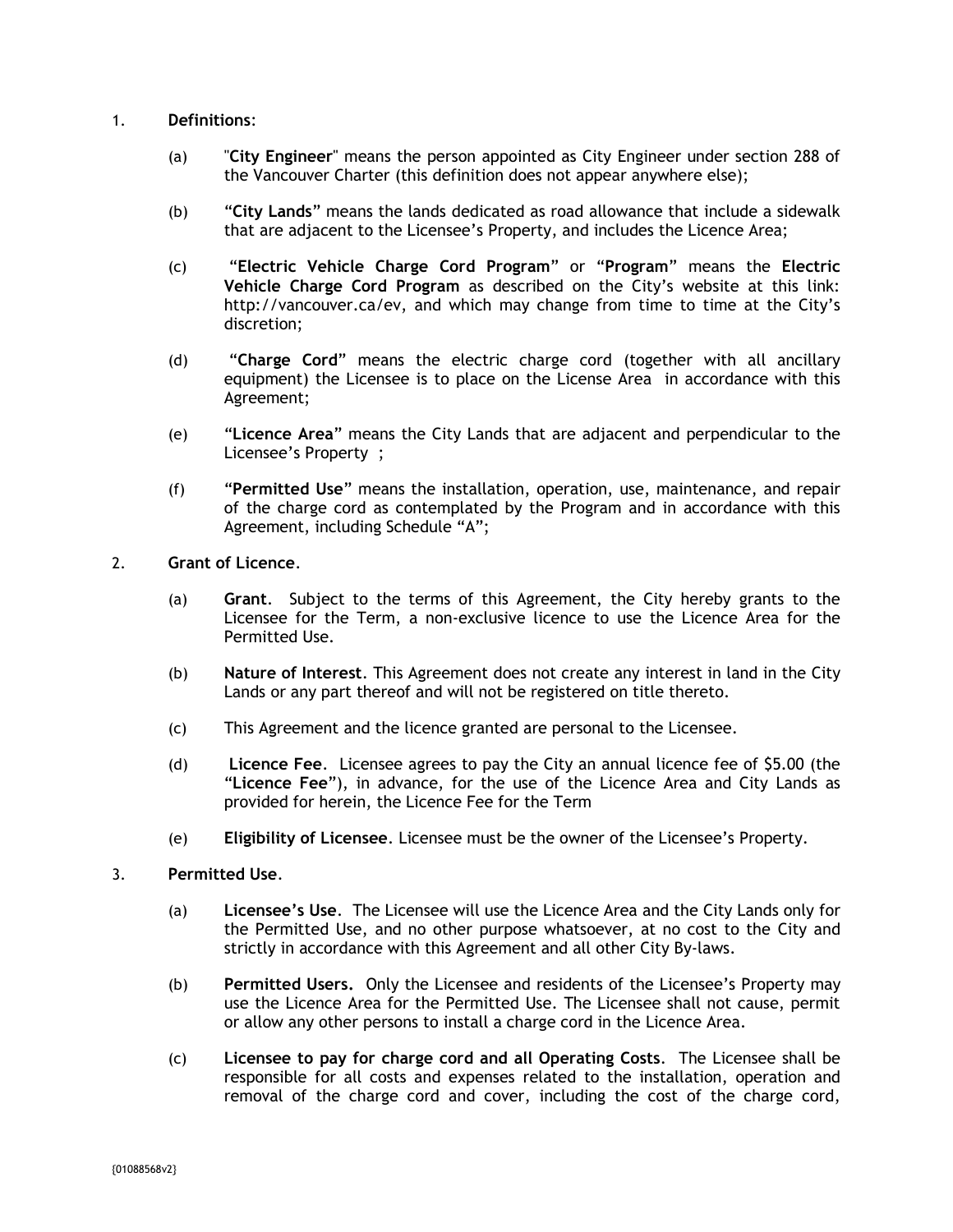installation costs, maintenance and repair costs, electricity costs, removal costs, costs to repair the City Lands if necessary and all other costs to operate and maintain the charge cord in good working condition in compliance with this Agreement and all applicable laws.

### 4. **Parking Restrictions**.

All parking restrictions in effect adjacent to or near the charge cord will continue to apply.

### 5. **Term**.

The term of this Agreement will be for a period of 1 year from the date of this Agreement (the "**Term**"). The City may extend the Term by written agreement.

#### 6. **Repair and Maintenance**.

The Licensee will:

- (a) Comply with Schedule "A";
- (b) maintain the Licence Area, including any improvements thereon, in good condition, as would a prudent owner, and in accordance with the Program and any other maintenance standards the City may establish from time to time;
- (c) maintain the charge cord, in good condition, as would a prudent owner, and in accordance with the Program, the manufacturer's maintenance standards and any other maintenance standards the City may establish from time to time;
- (d) repair any damage caused to the City Lands, or Licence Area to the satisfaction of the City;
- (e) comply with any notices from the City requiring any change in maintenance practices or specific maintenance or repair work;
- (f) keep the Licence Area and those portions of the City Lands used by the Licensee in a sanitary, tidy and safe condition;
- (g) not suffer or permit any activity or use that may cause any part of the Licence Area or the City Lands to be unsanitary, untidy or unsafe and will not install or leave anything within the Licence Area or any other part of the City Lands without the City's explicit consent;
- (h) not, for any reason, use, occupy or obstruct any area of the City Lands outside of the Licence Area, including any sidewalk or pathway, without the prior written consent of the City; and
- (i) keep all sidewalks adjacent to the Licence Area clear of snow and ice according to the requirements of the City's Street and Traffic By-law.

#### 7. **As-is where-is**.

The City makes no representations and gives no warranties regarding the state of repair, maintenance or safety of the City Lands, Licence Area or of the suitability thereof for the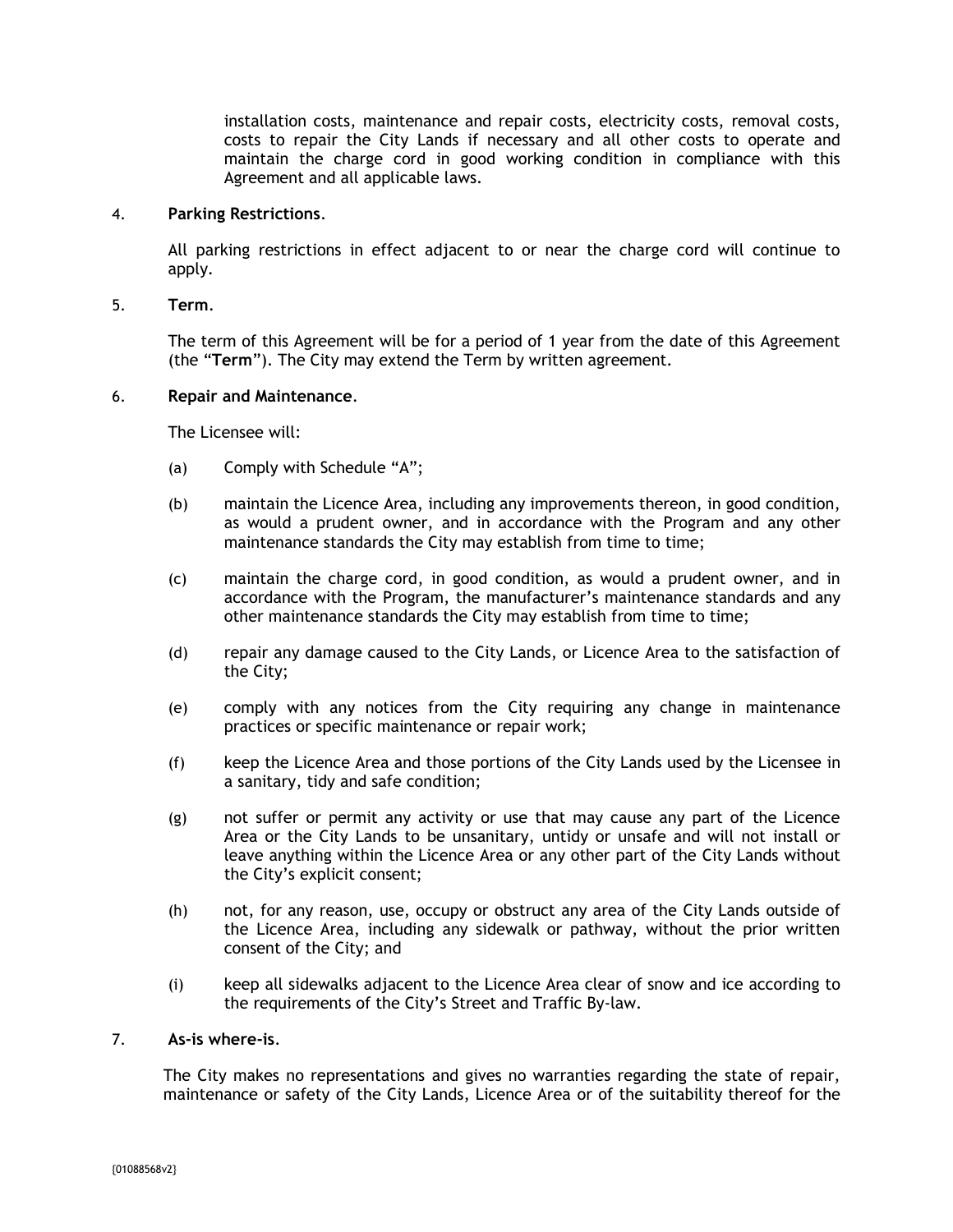Permitted Use, and the Licensee accepts the City Lands and Licence Area on an "as-is, where-is" basis in the condition in which they exist.

- 8. **Covenants of Licensee**
	- (a) **No Nuisance or Harm**. The Licensee will:
		- (i) not cause, suffer or permit any thing, use or activity on the City Lands that may cause or be a nuisance or annoyance to other residents or occupiers of other lands in the vicinity of the City Lands;
		- (ii) not commit, suffer or permit any waste of the City Lands, or use of the City Lands for any unlawful purpose; and
		- (iii) at the end of the Term, or upon the earlier termination of this Agreement, vacate the Licence Area and restore and return it to the City in a condition acceptable to the City.
	- (b) **Compliance with Laws**. The Licensee will comply with all laws, by-laws and lawful orders that apply to the City Lands and the Permitted Use of the City Lands, and require all permitted Charge cord users to do the same. The entering into of this Agreement by the City does not eliminate the need for the Licensee to still comply with all City of Vancouver by-laws, permit and other requirements and to pay the usual fees related thereto.
	- (c) **No Other Installations**. The Licensee will not construct or install or otherwise put in place in the Licence Area or on the City Lands any improvement, structure, fixture or thing.
	- (d) **No Barriers**. Except as may otherwise be provided for herein or the City may direct, the Licensee will not erect nor permit or suffer the erection of any barriers of any kind on or around the Licence Area or the City Lands or any portions thereof and will not otherwise do anything to block public access.
- 9. **Covenants and Obligations to bind all charge cord Users**. The Licensee acknowledges and agrees that it shall require, and will ensure that, all permitted charge cord users and other permittees of the Licensee comply, at all times, with the Licensee's covenants and obligations under this Agreement, particularly with respect to the use, repair and maintenance of the License Area, the City Lands and the charge cord. As between the Licensee and the City, the Licensee shall be responsible and liable for all acts and omissions of the permitted charge cord users and indemnify the City pursuant to section 12.

## 10. **Records, Inspection and Reporting**.

- (a) **Inspection**. The City may inspect the City Lands and the charge cord at any time during the Term without notice to the Licensee.
- (b) **Reporting**. The City may request information from the Licensee relating to the usage and operation of the charge cord. The Licensee agrees to provide such information as is available to the Licensee to the City upon request.
- 11. **Release and Indemnity**. The Licensee: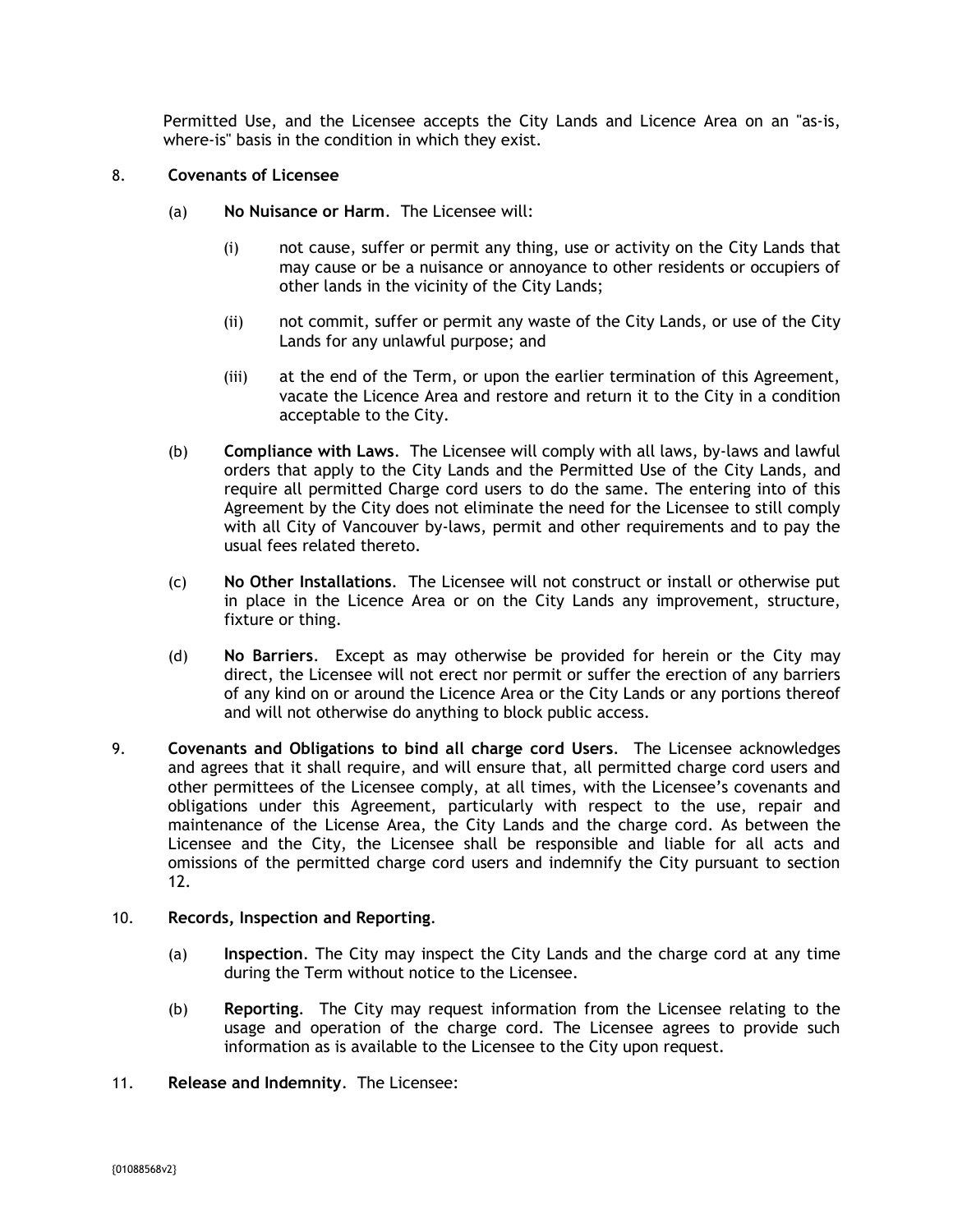- (a) hereby releases the City and its officials, officers, employees and agents from any liability for any loss, injury, damage or expense the Licensee or any permitted charge cord user may suffer, incur or experience in connection with its use of the City Lands pursuant to this Agreement;
- (b) will indemnify the City and its officials, officers, employees and agents for any loss, injury, damage or expense the City may suffer, incur or experience in connection with the Licensee's use of the City Lands pursuant to this Agreement including, without limitation, in respect of any acts or omissions of the permitted charge cord users; and
- (c) will indemnify the City and its officials, officers, employees and agents for any complaint, demand, claim, suit or action for any loss, injury, damage or expense any other person or entity may suffer, incur or experience in connection with the Licensee's use of the City Lands pursuant to this Agreement including, without limitation, in respect of any acts or omissions of the permitted charge cord users.

This release and indemnity will survive the expiry of the Term or earlier termination of this Agreement.

## 12. **Insurance**

- (a) **Insurance Requirements**. Prior to exercising any of the rights granted to it hereunder, the Licensee, at its expense, will obtain and throughout the Term will maintain the following insurance:
	- (i) Personal Liability Insurance with limits of not less than one million dollars (\$1,000,000) per occurrence or such higher limit of coverage as the City's Director of Risk Management may require from time to time and the policy will indemnify and protect the Licensee and persons who reside on the Licensee's Property for and against all claims for loss, damage, injury or death to any person or persons occurring within or about the Licence Area or arising by virtue of the Licensee's occupation or possession of the Licence Area;
	- (ii) If required by the City, all Risk (Broad Form) Property Insurance on property of every description up to full replacement cost of all buildings and other structures and improvements and all furniture, equipment and other things, including without limitation fittings, fixtures, plate glass (both interior and exterior), installations, alterations, additions, partitions, trade fixtures, furniture or equipment located within or adjacent to the City Lands and owned by the Licensee or installed by or on behalf of the Licensee for which the Licensee is legally liable. The policy shall contain a clause that waives the insurer's right of subrogation against the City and its officials, officers, employees or agents.
- (b) **General Requirements of Personal Liability Insurance**. The following will apply:
	- (i) the policies will be with insurers duly authorized to carry on business in the Province of British Columbia, in a form and in amounts satisfactory from time to time and acceptable to the City's Director of Risk Management;
	- (ii) neither the providing of insurance by the Licensee in accordance with the requirements hereof, nor the insolvency, bankruptcy or the failure of any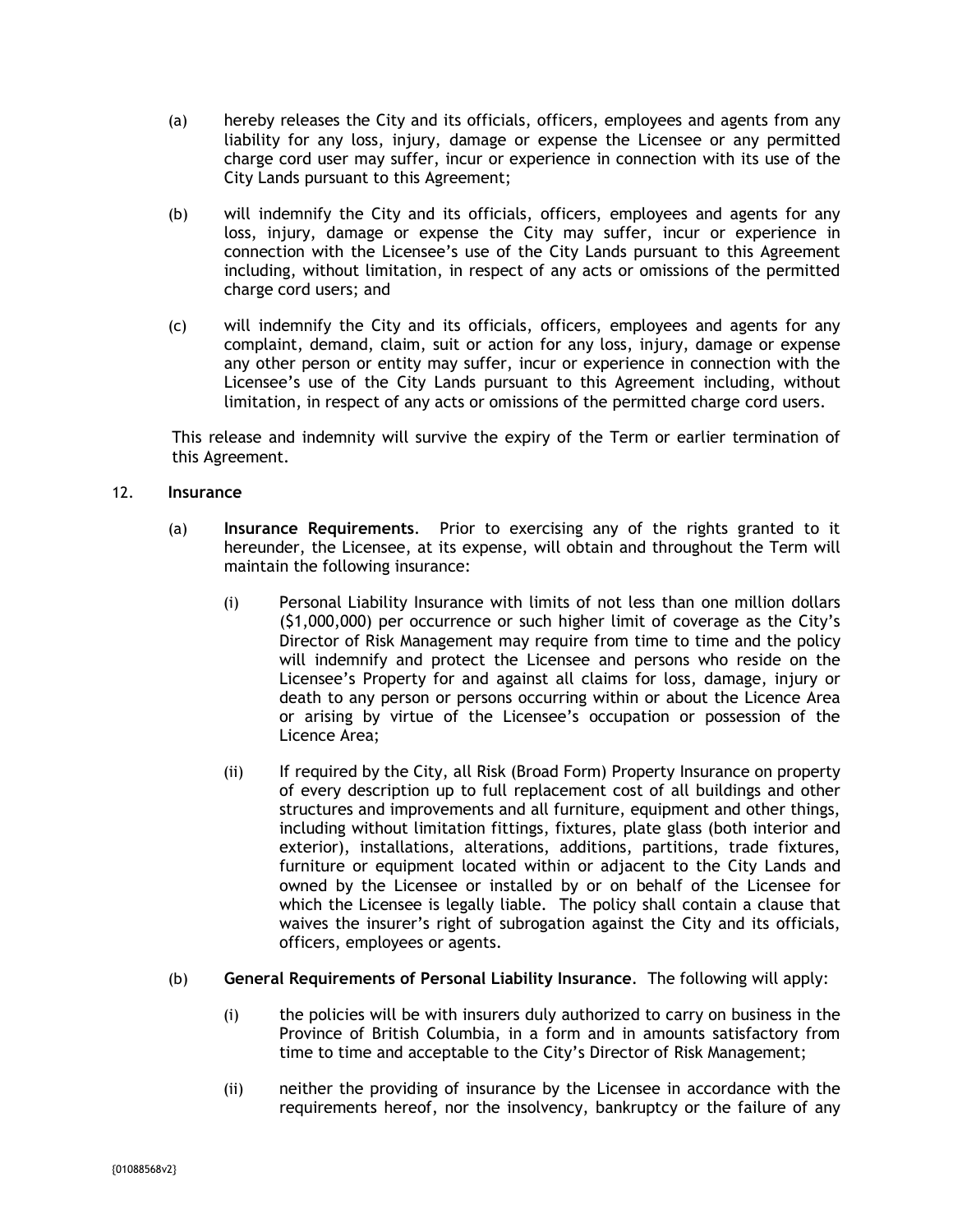insurance company to pay any claim accruing will be held to relieve the Licensee from any other provisions of this License with respect to liability of the Licensee or otherwise; and

- (c) **Evidence of Insurance**. Before exercising any of the rights granted to it by this agreement the Licensee must provide evidence of all necessary insurance coverage. If the Licensee fails to deliver to the City evidence of insurance coverage the License is invalid.
- (d) **ICBC Automobile Liability Insurance**. Any vehicle to be connected to the charge cord shall be protected with a minimum of five hundred thousand dollars (\$500,000) per occurrence automobile liability insurance. Evidence of coverage will be provided to the City on ICBC form APV-47.

### 13. **Defaults and Termination**

- (a) **Licence Termination**. The City may terminate this Agreement, at any time, without further notice:
	- (i) if the Licensee defaults in paying any money it owes to the City under this Agreement and fails to cure the default within five (5) days after receipt of written notice from the City;
	- (ii) if the Licensee defaults in complying with any obligation under this Agreement and fails to cure the default within thirty (30) days after receipt of written notice from the City or, provided the Licensee proceeds with due diligence to cure the default, within such further period as may be reasonably necessary given the nature of the default;
	- (iii) for any or no reason, with one week's notice to the Licensee.
- (b) **Obligations on Termination**. By no later than the end of the Term or immediately on any earlier termination of this Agreement, the Licensee will:
	- (i) remove from the Licence Area the charge cord and all other things attached or not attached to the Licence Area;
	- (ii) remove all waste, debris and garbage from the Licence Area and any waste, debris or garbage of the Licensee or its users from the City Lands;
	- (iii) remove from the Licence Area and the City Lands all improvements and fixtures the City requires or permits it to remove;
	- (iv) leave the Licence Area and City Lands in the state of repair and maintenance satisfactory to the City including, if required, restoring and levelling the Licence Area or City Lands ; and
	- (v) vacate the City Lands and give the City vacant possession of the Licence Area.
- (c) **City's Right to Rectify Defaults**. If the Licensee defaults in complying with any of its obligation under this Agreement, the City, without limiting its other rights and remedies under this Agreement, may cure such default on the Licensee's behalf,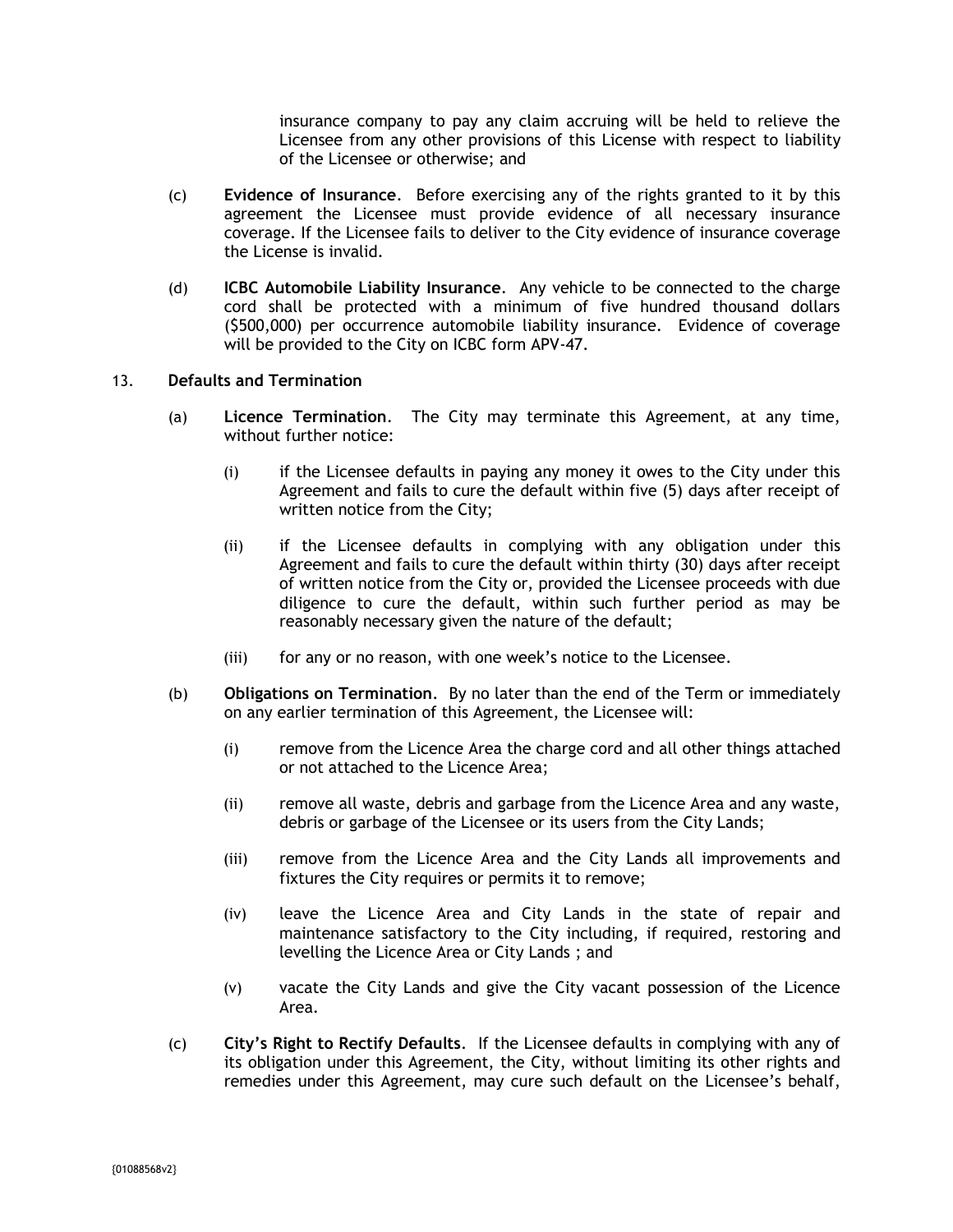and the Licensee will pay the City forthwith on demand the full cost to the City of doing so.

#### 14. **No Assignment**.

(a) **No Assignment**. Unless the City gives the Licensee prior written consent, and except as provided for herein, the Licensee may not transfer or assign this Agreement or any interest in it, grant any sub-licence for the Licence Area or any other part of the City Lands.

### (b) **If Licensee Moves or Sells Property**.

- (i) If the Licensee notifies the City of the Licensee's proposal to sell the Licensee's Property or move to another property in the City of Vancouver, the City may, in its sole discretion on written request of the Licensee, permit the Licensee to move the charge cord to a new location provided it is at the Licensee's expense and the Licensee can satisfy all the requirements of the Program and this Agreement. If the City permits the Licensee to move the charge cord, the Licensee shall vacate the current Licence Area and restore and return it at the Licensee's expense to the City in a condition acceptable to the City. Alternatively, the City may require a new Licence Agreement or amendments to this Agreement for the new location.
- (ii) If Licensee notifies the City of the Licensee's proposal to sell the Licensee's Property or move to another property, and the above clause is not applicable, the City may permit the Licensee to terminate this Agreement. In this case, the Licensee shall vacate the current Licence Area and restore and return it at the Licensee's expense to the City in a condition acceptable to the City.
- 15. **Notices**. Either the City or the Licensee may deliver notice to the other by personal by email addressed as follows:
	- (a) for the City:

**City of Vancouver** 453 West 12<sup>th</sup> Avenue Vancouver, British Columbia V5Y 1V4

*Attention: Program Manager Email:*

With a copy to:

*Attention: Director of Legal Services Email: [francie.connell@vancouver.ca](mailto:francie.connell@vancouver.ca)*

(b) and for the Licensee: as provided via online application

Email: as provided via online application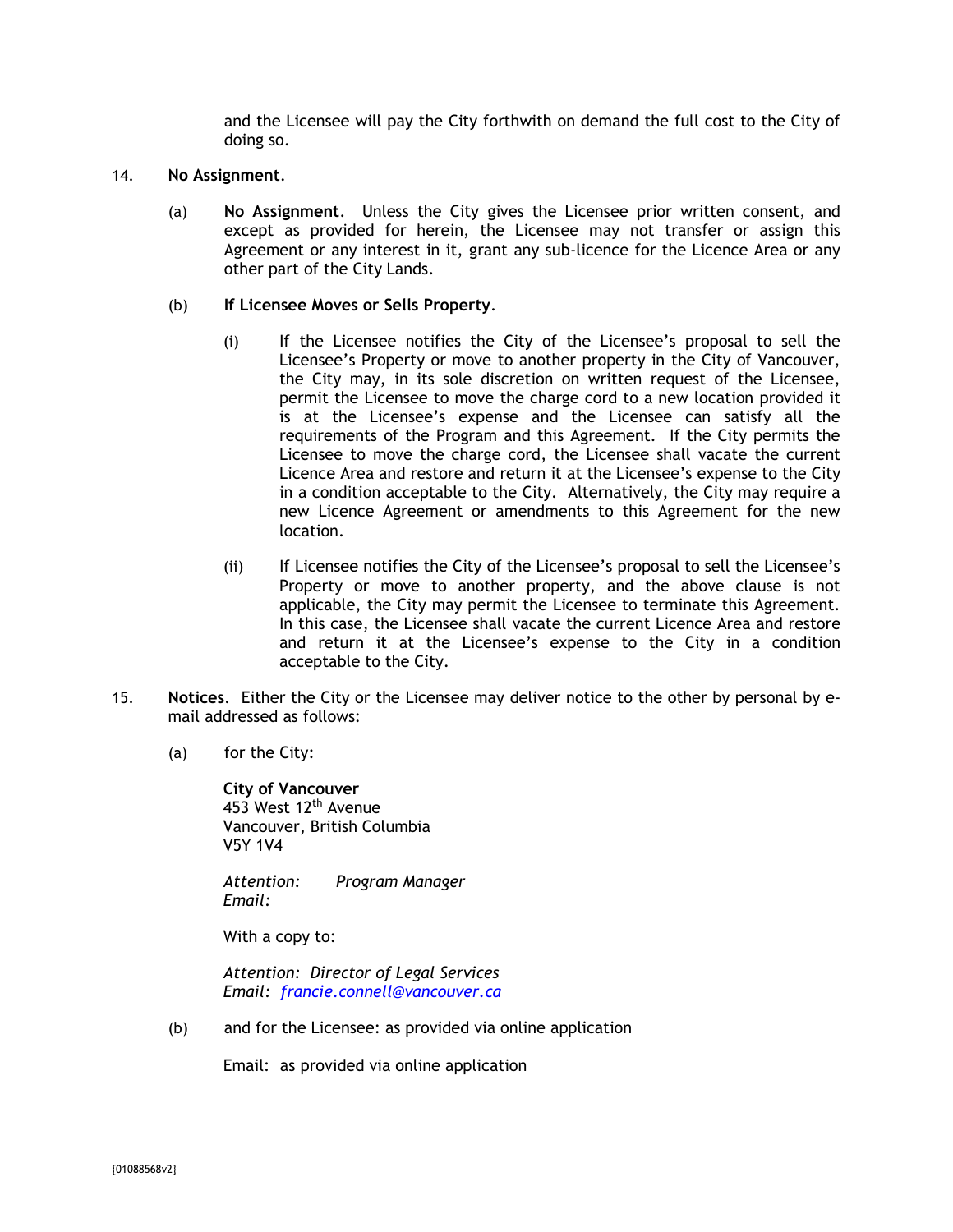or to such other address of which either the City or the Licensee may notify the other according to the requirements of this section. Any notice that the City or the Licensee personally delivers will be deemed received when delivered. Any notice that either of them mails will be deemed received five (5) days after the date of mailing, except that if, between the time of mailing and actual receipt of the notice, a mail strike, slow-down, or other labour dispute occurs that might affect delivery of such notice then the notice will be effective only if the sender personally delivers it. Any notice that is delivered by e-mail will be deemed received on the day it is sent (i) if the sender does not receive any notification of delivery failure, and (ii) if it is sent between 9 a.m. and 5 p.m. Vancouver time on a weekday and if it is sent any other time it will be deemed received on the next weekday.

- 16. **Miscellaneous**. The following provisions apply to this Agreement in its entirety:
	- (a) *Captions and Headings*. Sections and headings are for convenient reference and are not to affect the meanings of any provisions;
	- (b) *Interpretation*. Use herein of singular or plural or the masculine, feminine or neutral gender usages include within their meanings all or any other such usages as the context may reasonably require;
	- (c) *Governing Law*. The laws of British Columbia will govern the interpretation and enforcement of this Agreement, and the City and the Licensee attorn to the exclusive jurisdiction of the courts of British Columbia;
	- (d) *Severability.* If a court or arbitrator finds any provision of this Agreement invalid, illegal, or unenforceable, it will be severed from this Agreement and the remainder of the Licence will be enforceable;
	- (e) *Time of the Essence*. Time will be of the essence in respect of this Agreement, and if the City or the Licensee expressly or impliedly waives that requirement, the City or the Licensee may re-instate it by delivering notice to the other;
	- (f) *No Waiver*. If the City or the Licensee waives a default, this does mean that the City or the Licensee waives any other default;
	- (g) *Amendment*. No amendment to this Agreement will have any effect unless it is in writing, and the City and the Licensee have agreed to it
	- (h) *Entire Agreement*. This Agreement represents the entire agreement between the City and the Licensee concerning the City Lands, and there are no representations, warranties, or agreements other than those expressed in this Agreement;
	- (i) *City Status*. Nothing expressly set out in or implied by this Agreement will prejudice, abrogate, or affect the rights and powers of the City in the exercise of its functions under any public or private statute, bylaw, order, or regulation, all of which may be fully and effectively exercised as if the City had not signed and delivered this Agreement to the Licensee;
	- (j) *Joint and Several.* If the Licensee consists of more than one legal entity, the obligations of such entities under this Agreement will be joint and several.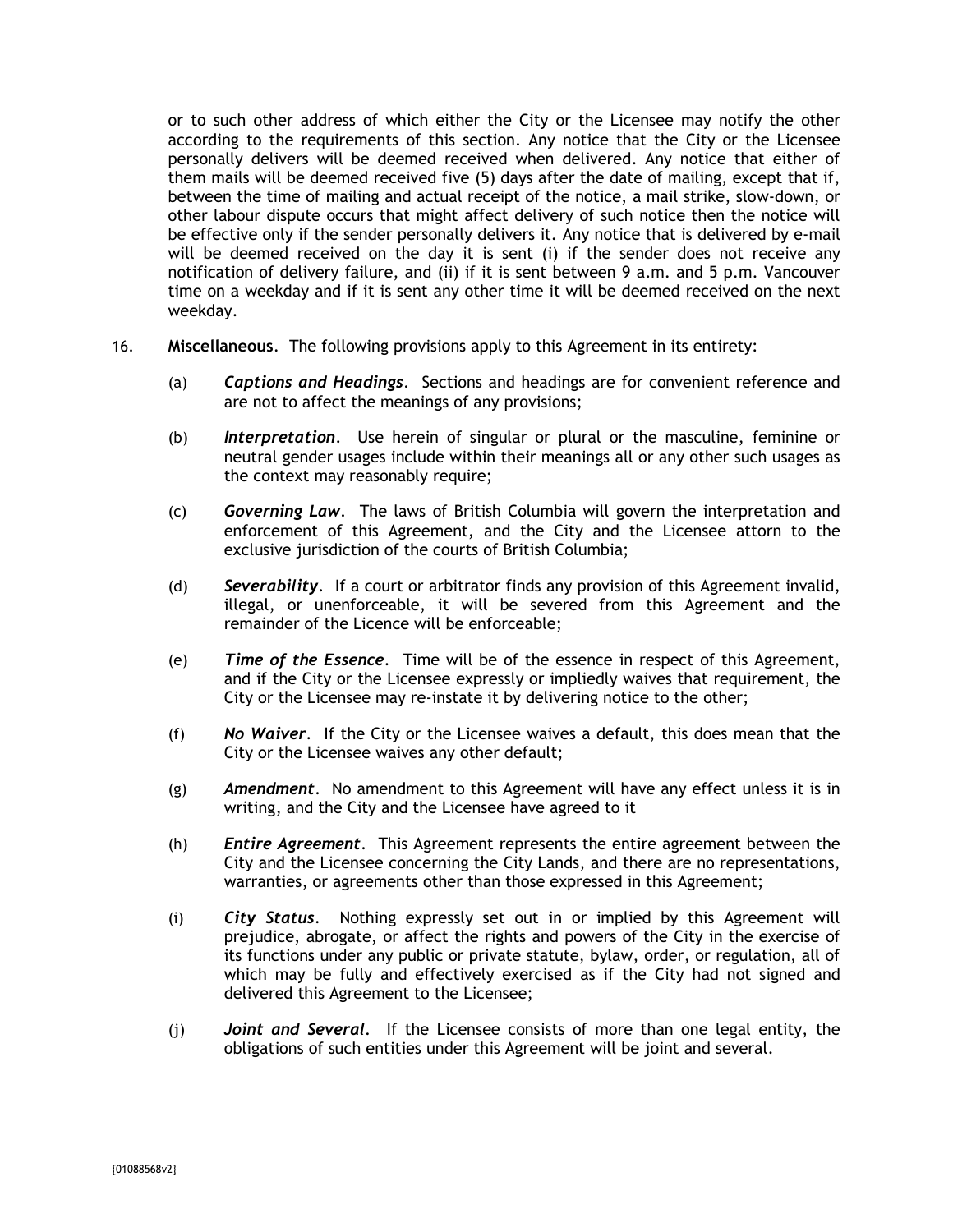- (k) *Continuing effect*. This Agreement will enure to the benefit of and bind the City and its successors and assigns and the Licensee and its successors and permitted assigns.
- (l) *Independent Legal Advice*. The Licensee acknowledges that it has had an opportunity to obtain independent legal advice in respect of this Agreement and, by entering into this Agreement, the Licensee confirms that it has obtained such advice or waived its right to obtain such advice.
- (m) *Counterparts.*This Agreement may be executed in one or more counterparts each of which will constitute an original and together will constitute one and the same Agreement. This Agreement may be executed by the parties and transmitted electronically or by facsimile and if so executed and transmitted, this Agreement will be for all purposes as effective as if the parties had delivered an executed original Agreement.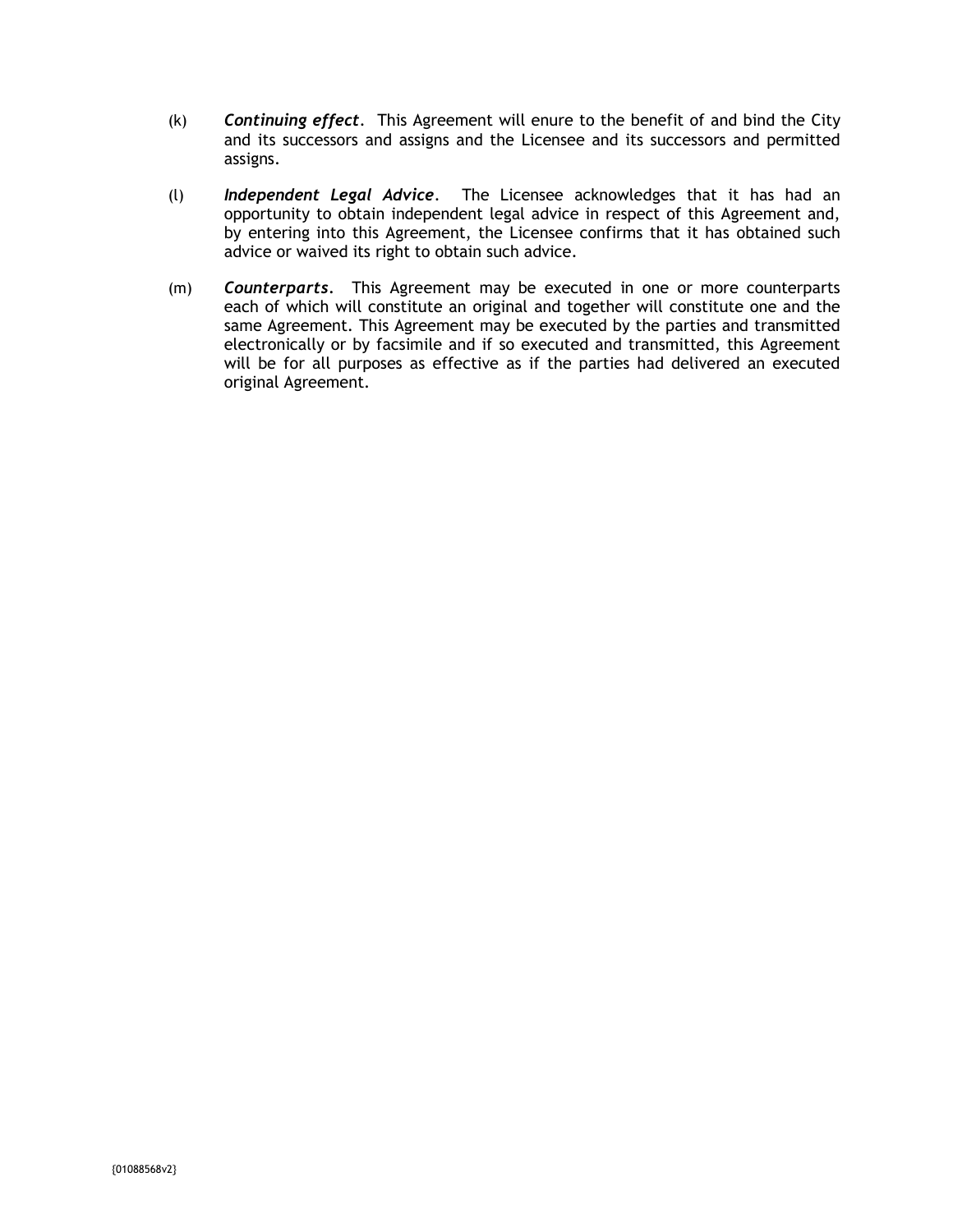# **Schedule "A"**

# **Electric Vehicle Charging Cord Specifications for Crossing Sidewalks**

## **(Ground-level Residential Use)**

## **Charge Cord Cover**

Charge cords must be covered by a high-contrast, light-reflective, slip-resistant, stable, and secure low-angle cable ramp while charging.

- 1. If the total height of the equipment (both cord and ramp) does not exceed 2 cm, the following requirements apply:
	- The ramp shall cover the charging cord completely across the sidewalk and can be no less than 1.2 m in length; and,
	- The ramp shall be no steeper than a 50% grade or 1:2 gradient.



**Figure 1 - Cross-section of ramp requirements for total heights up to 2 cm**

- 2. If the total height of the equipment (both cord and ramp) exceeds 2 cm in height, the following requirements apply:
	- The ramp shall be no steeper than an 8.3% grade or 1:12 gradient
	- 1.5 m x 1.2 m clear landing on the sidewalk must be present on both sides of the ramp
	- The ramp must cover the entire width of the sidewalk and can be no less than 1.2 m wide
	- A 1.5 m x 1.2 m or greater landing platform shall be at the top of the ramp
	- The landing must be flat, with no more than a 2% slope (1:50 gradient) in any direction
	- Perpendicular to the direction of travel, the ramp cannot have a cross slope exceeding a 2% grade (1:50 gradient)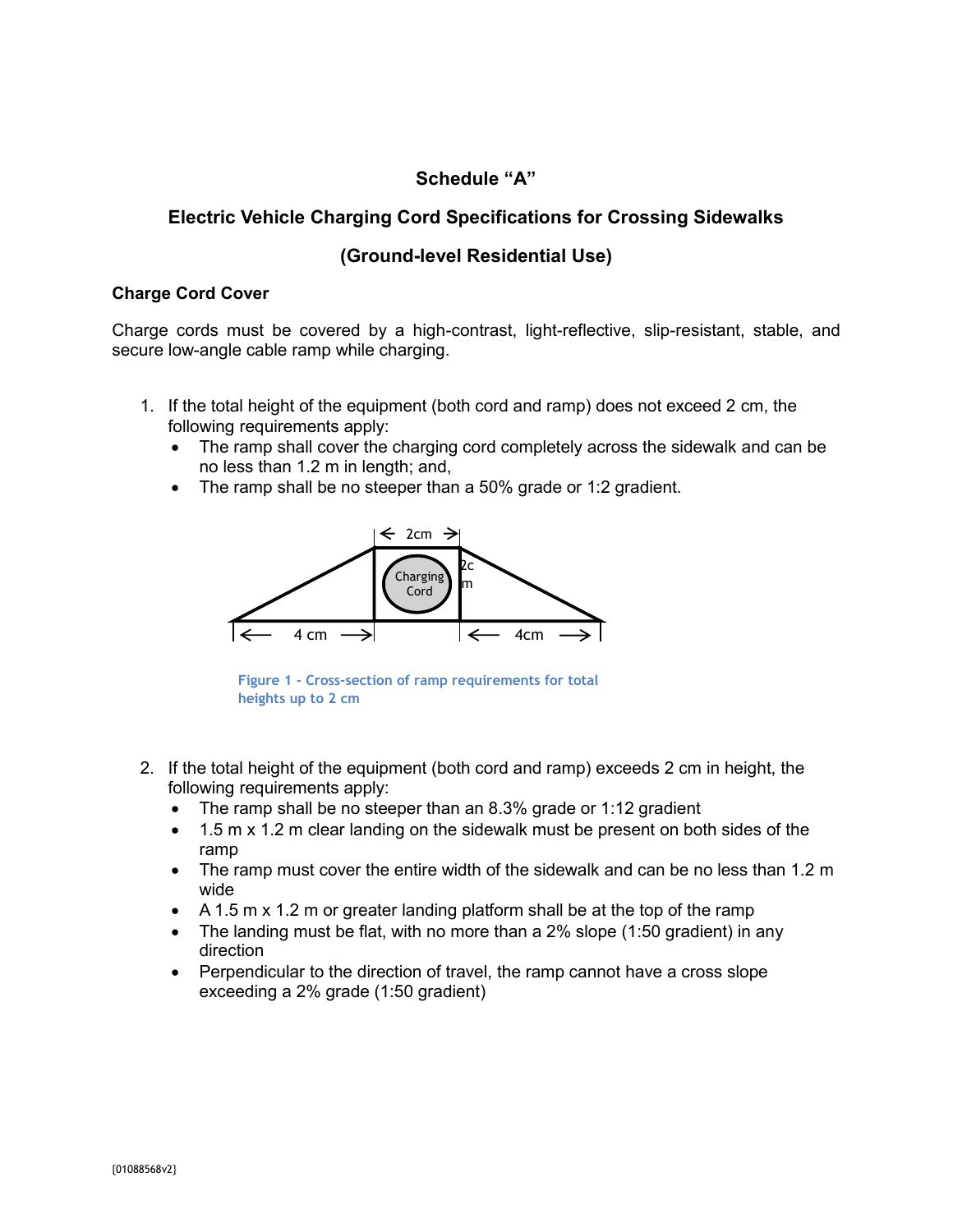

**Figure 2 - Cross-section of ramp requirements for total height greater than 2cm; example based on total height of 2.5 cm**

|                           | 0.3 <sub>m</sub> |                                           |                     |                        | 0.3 <sub>m</sub> |                           |
|---------------------------|------------------|-------------------------------------------|---------------------|------------------------|------------------|---------------------------|
| 1.5m of clear<br>sidewalk | Ramp             | 1.2<br>$\mathsf{Im}\mathsf{+}$<br>$\star$ | Landing<br>Platform | 1.2<br>$m+$<br>$\star$ | Ramp             | 1.5m of clear<br>sidewalk |

\* shall be the width of the sidewalk and no less than 1.2m

**Figure 3 - Overhead diagram of ramp requirements for total height greater than 2cm**

## **Further Requirements**

.

- The cover must be constructed so as to protect the charging cable from crushing or other damage.
- The charge cord must not exceed 120 volt capacity.
- You must maintain the cable in a safe condition and protect it from damage.
- Adherence to this guidance does guarantee access to any on-street parking space.
- Use of signage or other means to reserve a parking space in front of your residence is prohibited.
- Use only Level 1 (120V) charging equipment. No Level 2 (240V) charging cords may cross the public right-of-way or sidewalk.
- The EV charging cord and ramp shall cross perpendicular to the sidewalk to minimize obstacles to mobility.
- When not connected to an EV, all equipment including the cord cover and cord must be removed from the sidewalk and stored on private property.
- All local parking regulations, both temporary and permanent, remain unchanged and shall be followed.
- All snow and ice clearing by-laws continue to apply.
- You must place the charge cord and cover directly onto the sidewalk surface.
- You are responsible for complying with all relevant sections of the current Canadian Electrical Code and the City's Electrical By-law. This includes, but is not limited to, the use of a ground fault circuit interrupter (GFCI) receptacle for the electrical cord; and, the use of an "in-use cover" for the receptacle.
- You must only use an outlet linked to your own utility bill.